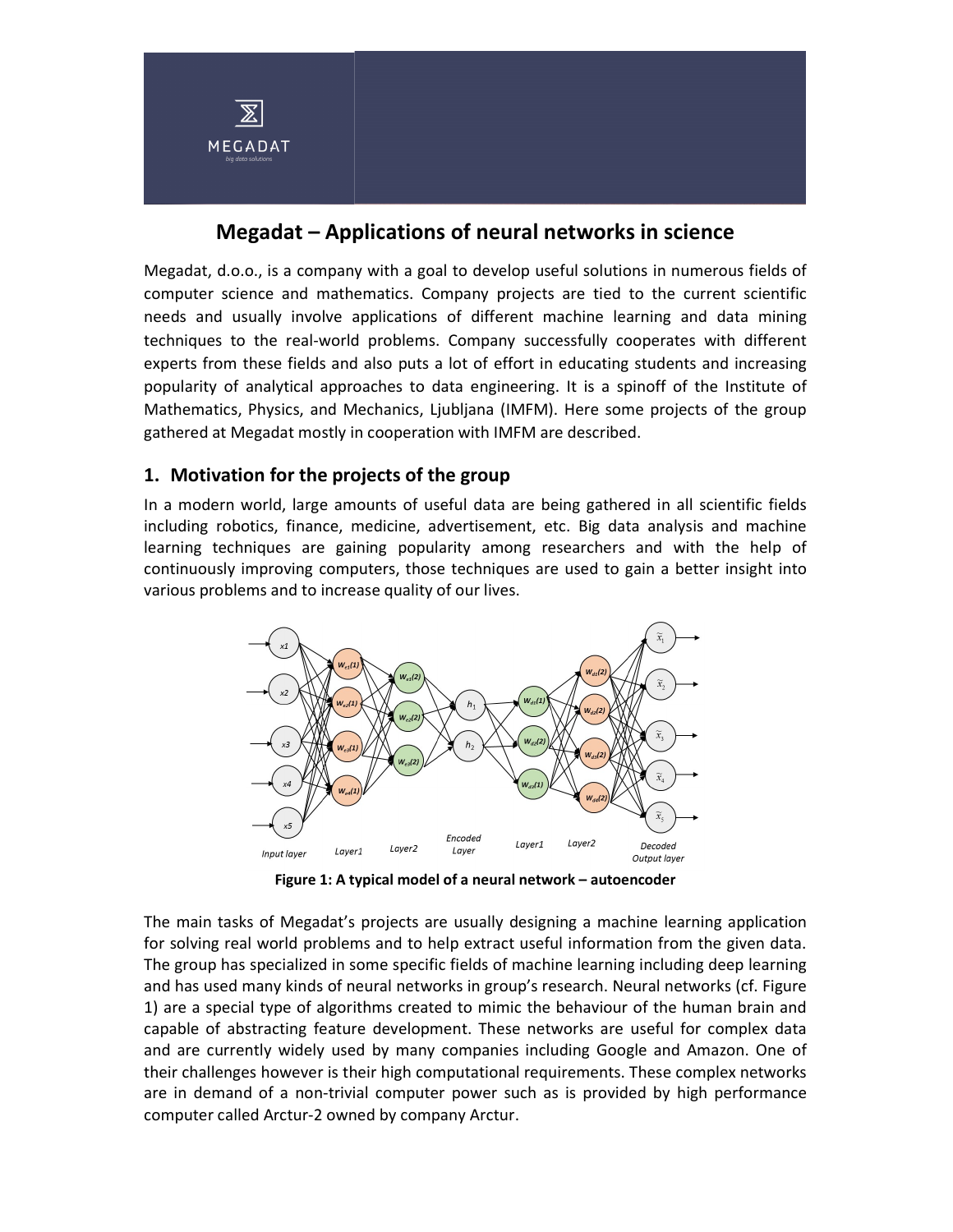

#### 2. Using neural networks for medical image segmentation

The group has been involved in many projects solving different problems with the help of neural networks. One of the bigger projects was constructing a neural network for 3D medical image segmentation. With the help of publicly available medical images they were trying to construct a convolutional neural network with the aim of locating different irregularities inside human body such as tumors. Convolutional neural networks are designed to work with visual data and have achieved unprecedented performance in the field of image classification, face recognition and similar applications. The group has used data from different patients and their models were designed to help the medical staff with locating the tumor and make better treatment protocols. Problems associated with cancer treatment are among the most important issues faced in the modern medicine and every small advancement can be viewed as potentially lifesaving.



Figure 2: Visual representation of the feature maps used for MRI brain image segmentation

Based on a careful study of the literature on the problem the group chose to ground their approach on the work of Patrick van der Smagt and his research group from Technische Universität München. However, due to the lack of documentation, they had to implement many features by themselves, like a 3D deconvolutional layer, their own activation function layer, different filters etc. With the help of the research group at IMFM, Ljubljana, they managed to get the network ready to use.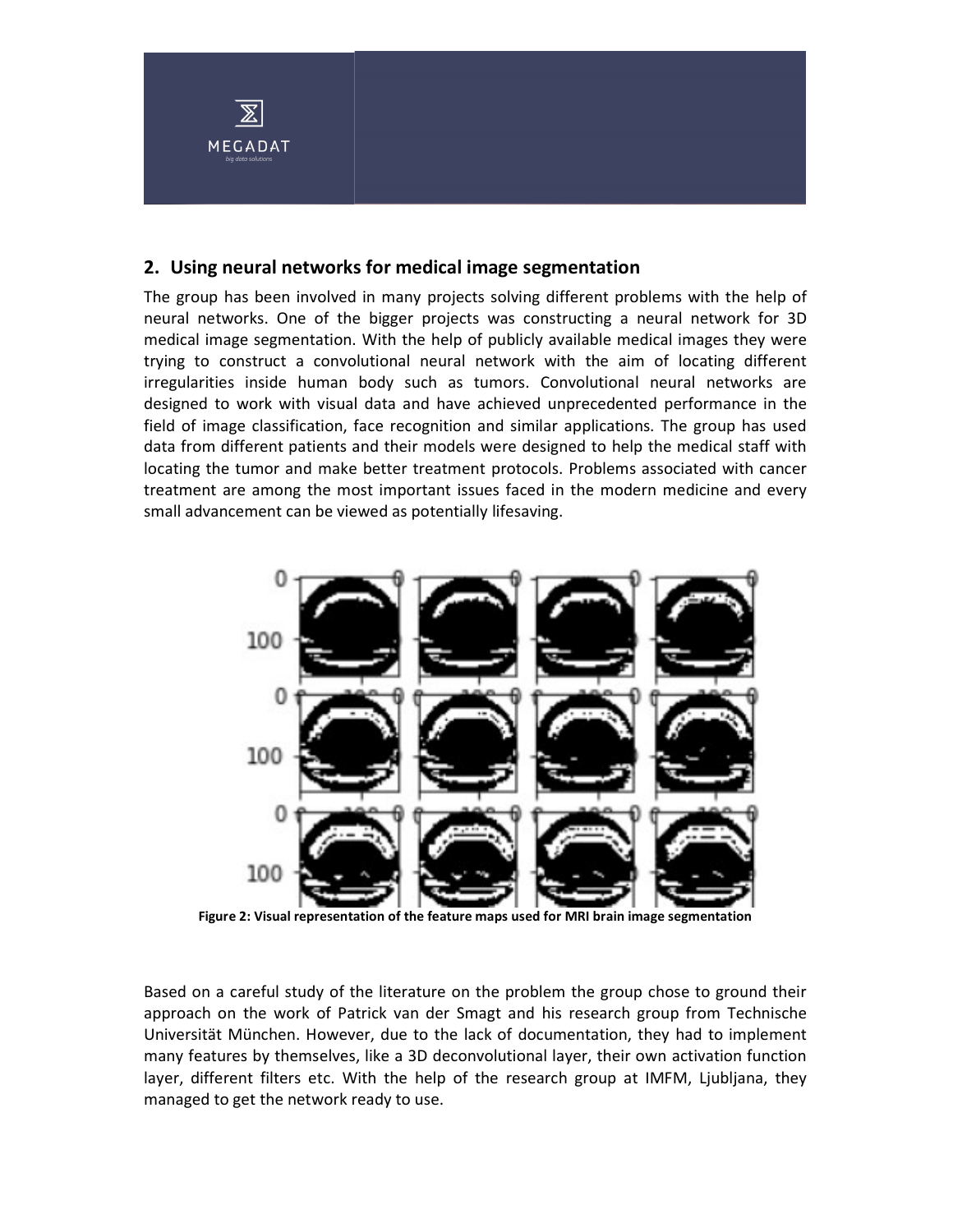

They tested their algorithms using publicly available data from the cancer imaging archive containing CT scans of lungs and different MRI images of brains and livers. All these tests were performed on the Arctur-2 computer. Best results were obtained on brain MRI images, where they managed to construct a complex convolutional neural network and locate different irregularities using convolutional filters. Figure 2 presents an example of these filters appropriately visualized as feature maps. Feature maps in convolutional neural networks are a measure for how close a patch of input resembles a feature and they help to identify hidden abstract features in the data, which cannot be manually engineered. The visual representation of these filters can help in understanding the data and features that are useful for the case.



Figure 3: Control panel of the synchrocyclotron at the Orsay proton therapy center, France (David Monniaux)

Automatic image recognition systems have been in the focus of the research in medical science ever since the proton therapy and lately also carbon therapy have come out of the experimental phase and ion beam therapy centers are growing faster and faster around the world. Behind the advertised "targeted and gentle treatment against certain cancer types" there is a serious study of medical images in highly equipped diagnostic centers. The methods behind the scene are often various machine learning approaches with deep learning becoming one of the most promising ones. As opposed to the standard radiation approach the newly developed beams can hit the tumor as hard as possible while keeping the damage to neighboring healthy cells to a minimum. This brings into the spotlight the question of accurately computing the right spot – location of the tumor – in the diagnostic phase. Some therapy centers such as Heidelberg Ion Beam Therapy Center can afford their own big computers in order to make their approach really highly effective yet safe as promised. Smaller ones may rely on the supporting computer power such as the one offered by Arctur.